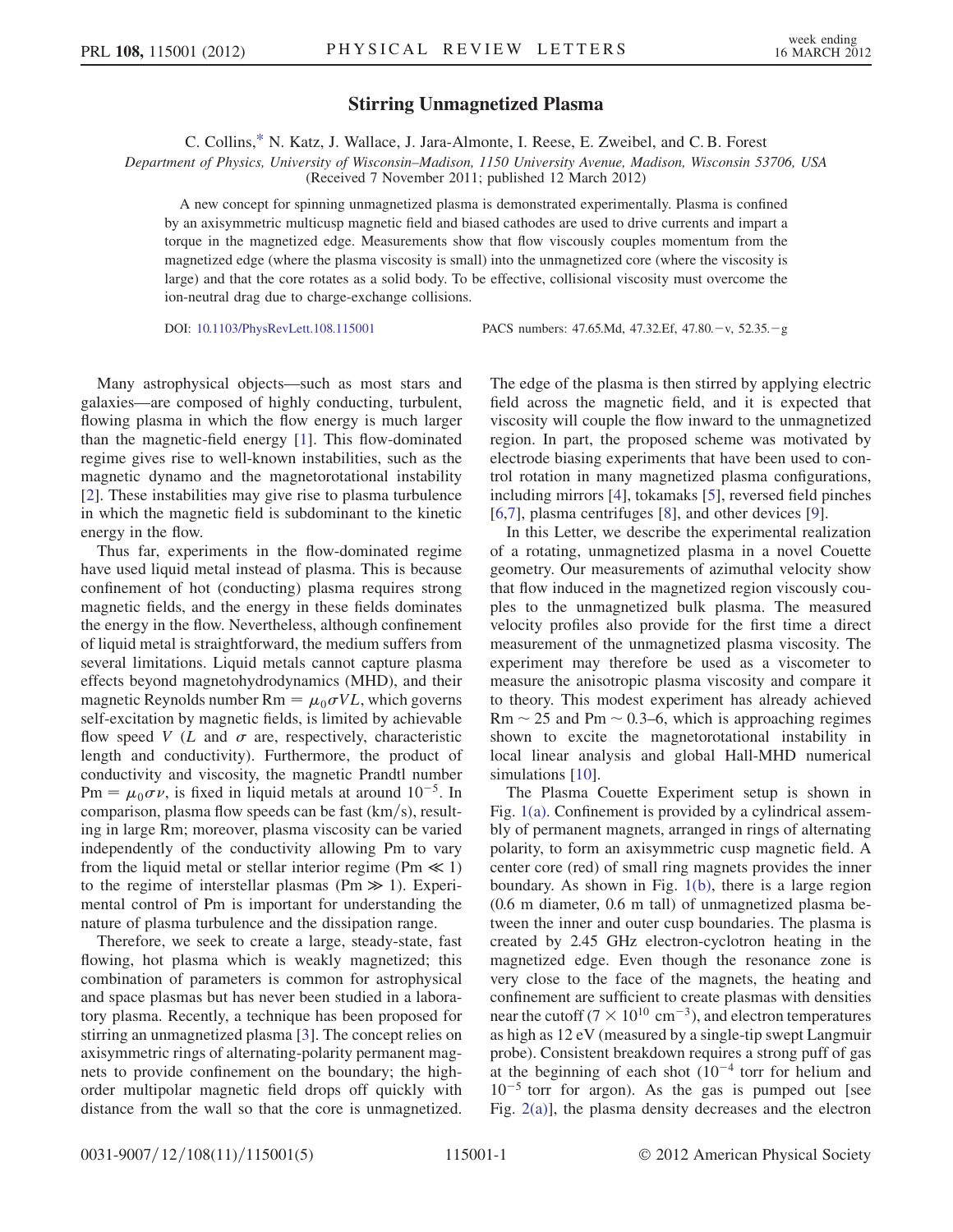

<span id="page-1-0"></span>FIG. 1 (color online). The Plasma Couette Experiment (PCX). (a) Experimental setup showing the vacuum vessel, internal structure of the ring cusps, and diagnostic layout. (b) Poloidal cross section showing magnetic geometry and stirring electrodes; black rectangles are permanent magnets, white lines show resonance surfaces for electron-cyclotron heating  $(|B| =$ 87 mT), gray lines show cusp field lines.

temperature increases. Thus a wide range of plasma parameters can be studied over the course of a single shot. The shot length is limited to about 10 s by magnet cooling requirements. Note that although the plasma flow is changing throughout the shot, we have quasi-steady state because the viscous time  $L^2/\nu \sim 10^{-4}$  s is short.

Flow is measured using a Mach probe, in which two oppositely facing molybdenum disks separated by boron nitride insulator are biased to draw ion saturation current. Drift velocity can be deduced from the ratio of upstream to downstream current  $[j^*/j^- = \exp(Kv_d/c_s)$ , with  $K =$ 1.34 for  $T_i < 3T_e$  [[11](#page-4-1)]]. Unmagnetized Mach probes have been shown to be reliable when the Debye length  $\lambda_{\text{De}}$  is small relative to the probe size  $R_p$  [\[12,](#page-4-2)[13\]](#page-4-3), which is the

<span id="page-1-2"></span>

<span id="page-1-1"></span>FIG. 2 (color online). (a) Typical plasma discharge: plasma density decreases and electron temperature increases as the puff of neutral gas is pumped out. (b) Velocity profiles in argon at times labeled in (a) for two cathodes biased to 400 V. Rotation increases at low density and high ionization fraction. Solid lines represent a model incorporating unmagnetized Braginskii viscosity and neutral drag (due to charge exchange), using parameters from Table [I](#page-2-0).

case in this experiment where  $\lambda_{\text{De}} \leq 0.04R_p$ . The probe position is changed from shot to shot to measure the radial profile.

The plasma is stirred by  $J \times B$  torques, with current driven by electrostatically biased electrodes in the magnetized edge region. Two sets of electrodes are tested. The first set consists of toroidally continuous rings of molybdenum-coated copper tubes, inserted between the top and bottom magnet rings and biased with alternating polarity [see stirring electrode rings in Fig. [1\(a\)\]](#page-1-0). Note that the surface of the magnets is electrically insulated with a ceramic; this insulation prevents currents from shorting out the cross-field electrostatic potential established by the electrodes. Rotation velocities up to  $3 \text{ km/s}$  are achieved in narrow regions at the corners of the experiment; furthermore, rotation can be reversed by changing the polarity of the applied electric field, as expected. Significant improvement in the rotation drive is achieved with the second set of electrodes, which consists of thermionic cathodes at a fixed toroidal location [see Couette stirring electrodes in Fig. [1\(a\)](#page-1-0)]. The negatively biased, electron-emitting cathodes draw 10 times the current of the first set of electrodes, despite having  $10<sup>5</sup>$  smaller surface area. This smaller area also reduces the particle and energy fluxes escaping the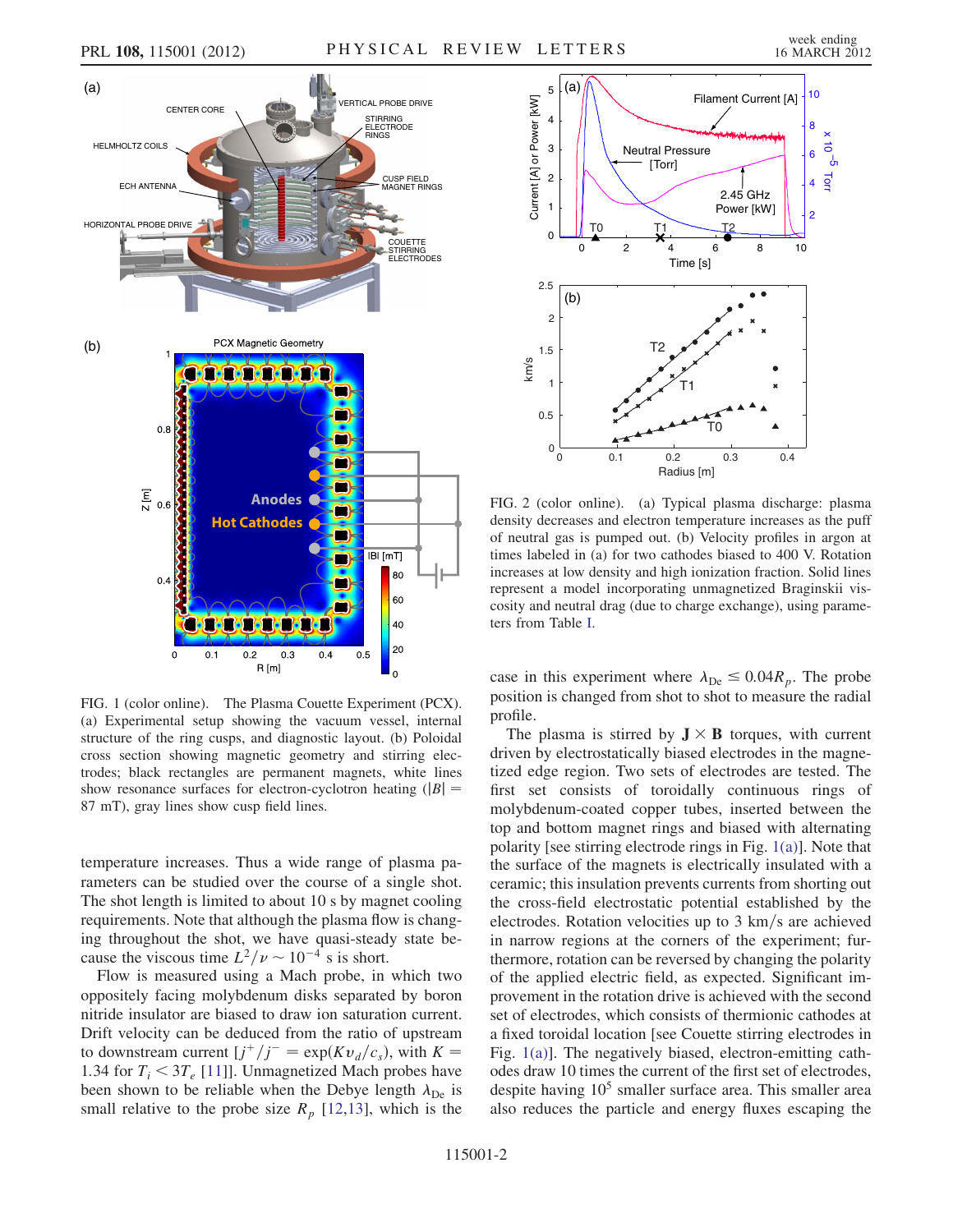<span id="page-2-0"></span>TABLE I. Summary of maximum induced velocities for different gas species (helium, argon), cathode voltages (400–500 V), and times throughout a plasma pulse (T0, T1, T2, as in Fig. [2](#page-1-2)); these times are characterized by varying plasma densities, ionization fractions, and temperatures.

| Case                              | $n(10^{11}$<br>$\text{cm}^{-3}$ ) | $f_{\text{ion}}(\%)$ | $T_e$ (eV) | $T_{i \text{ fit}}$ (eV) | $V_{\text{max}}$ (km/s) | Rm  | Re            | Pm  |
|-----------------------------------|-----------------------------------|----------------------|------------|--------------------------|-------------------------|-----|---------------|-----|
| He500VT1                          | .47                               | 0.7                  | 10         | 0.35                     | 3                       | 23  | 8             | 2.7 |
| He400VT1                          | .45                               | 0.6                  |            | 0.4                      | 2.4                     | 22  |               | 4.5 |
| He500VT0                          | 1.2                               | 0.5                  | h          | 0.8                      | 1.6                     | 6   |               | 4.7 |
| He400VT0                          | 1.2                               | 0.4                  | h          | 0.85                     | 1.1                     | 4   | 0.8           | 5.5 |
| Ar400VT2                          | .77                               | 27                   |            | 0.6                      | 2.2                     |     | 8             | 1.3 |
| Ar400VT1                          | 1.1                               | 15                   | 5.9        | 0.42                     | 1.8                     |     | 23            | 0.3 |
| Ar <sub>400</sub> VT <sub>0</sub> | 4.2                               | 12                   | 2.6        | 1.2                      | 0.6                     | 0.8 | $\mathcal{D}$ | 0.5 |

plasma. Each cathode consists of one or more strands of 0:015 in: thoriated tungsten heated to temperatures above 1700 °C. The cathodes are biased 400–500 V with respect to cold anodes in adjacent private flux regions, and the resulting cross-field current is likely ion Pedersen current. The entire circuit floats electrically with respect to the plasma and the vessel wall. At present, we are only using two cathodes and three anodes, as shown in Fig. [1\(b\)](#page-1-0), and torque is only applied at the outer boundary.

Velocity profiles for argon are shown in Fig. [2\(b\)](#page-1-1) for three different times, and therefore three different neutral pressures. As the neutral gas is pumped out, the rotation velocity increases everywhere with time. In the bulk, unmagnetized plasma, the velocity is approximately linear with radius, implying solid-body rotation.

Although the rotation drive is toroidally localized, the Mach probe successfully measures rotation on the opposite toroidal side of the chamber [see horizontal probe drive, Fig. [1\(a\)](#page-1-0)], suggesting that flow is axisymmetric. Isolated measurements with Mach probes at other toroidal locations are consistent with axisymmetric flow to within the accuracy of the measurements. The reason for the symmetry involves the  $\nabla B$  and curvature drifts, and the  $E \times B$  flows themselves: these drifts are all in the toroidal direction and act to symmetrize the plasma potential at the edge. Thus, even though the current is only injected at one toroidal position, the electric field at the edge becomes axisymmetric.

For toroidal velocity to couple inward from the edge and stir the unmagnetized core plasma, the viscous momentum diffusion must be greater than the drag due to ion collisions with neutrals. This requirement can be deduced from the toroidal momentum equation

<span id="page-2-1"></span>
$$
mn\frac{dv_{\phi}}{dt} = (\mathbf{J} \times \mathbf{B})_{\phi} - \frac{mnv_{\phi}}{\tau_{i0}} + mn\nu[\nabla^2 \mathbf{v}]_{\phi}, \quad (1)
$$

where *m* is the ion mass,  $\tau_{i0} \approx (n_0 \langle \sigma_{cx} v \rangle)^{-1}$  is the ionneutral collision time,  $\sigma_{\rm cx}$  is the charge-exchange cross section, and  $\nu$  is the viscosity due to ion-ion collisions.

The first term on the right-hand side is the electromagnetic force on the plasma from the injected current in the magnetized region. This term vanishes in the core of the plasma where the magnetic field is essentially zero. The second term is the momentum loss due to charge-exchange collisions with neutrals. Since ionization mean-free path for neutrals is longer than experiment size, neutrals are not strongly coupled to ions and we can assume a uniform background of stationary neutrals. The final term couples momentum inward through viscosity.

We turn now to the flow in the unmagnetized region. In steady state with  $\mathbf{v} = v_{\phi} \mathbf{e}_{\phi}$ , the left-hand side of Eq. ([1](#page-2-1)) is zero. Also, in the unmagnetized region, we have  $J \times B = 0$ . If we further assume that the system is uniform in the vertical direction, the velocity in the bulk is determined by

$$
\frac{\partial^2 v_{\phi}}{\partial r^2} + \frac{1}{r} \frac{\partial v_{\phi}}{\partial r} - \left(\frac{1}{L_v^2} + \frac{1}{r^2}\right) v_{\phi} = 0, \quad (2)
$$

<span id="page-2-2"></span>where  $L_v^2 \equiv \tau_{i0} \nu$ . The solution involves modified Bessel functions

$$
\upsilon_{\phi}(r) = A I_1(r/L_v) + B \mathcal{K}_1(r/L_v), \tag{3}
$$

where the constants  $A$  and  $B$  depend on the velocity applied at the outer and inner boundaries of the unmagnetized region. Note that in the absence of ion-neutral collisions, the solution is simply Taylor-Couette flow with  $v_{\phi} \propto 1/r$ .

In order for the unmagnetized plasma to spin we require that the characteristic momentum diffusion length scale  $L<sub>v</sub>$ be comparable to the experiment size or larger. When  $L<sub>v</sub>$  is small, the rotation [Eq. [\(3\)](#page-2-2)] remains confined near the edge region. We may write out the dependence of  $L<sub>v</sub>$  on plasma parameters by using Braginskii's unmagnetized viscosity  $\nu = 0.96v_{ti}^2 \tau_i$  [\[14](#page-4-4)]:

$$
L_v = \sqrt{\tau_{i0}\nu} = 21 \text{ cm} \frac{\sqrt{f_{i,1\%}}T_{i,\text{eV}}}{n_{11}},\tag{4}
$$

where  $f_{i,1\%}$  is the ionization fraction in percent  $(f_i \equiv$  $n/n_0$ ,  $T_{i,eV}$  is the ion temperature in eV, and  $n_{11}$  is the electron density in units of  $10^{11}$  cm<sup>-3</sup>. Therefore, velocity couples into the core for low density, high ion temperature, and high ionization fraction, or, in other words, when the viscous momentum diffusion is large compared to the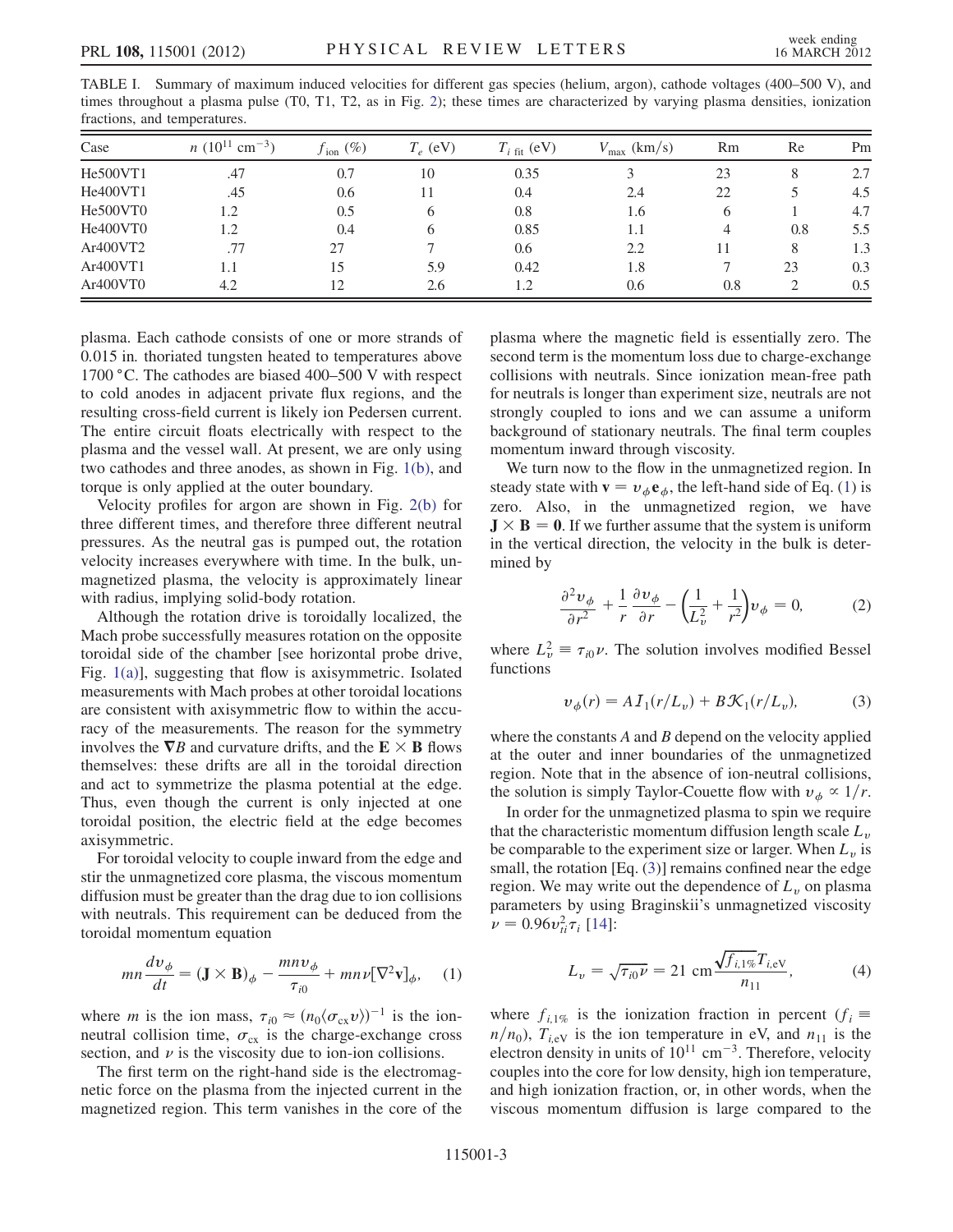



<span id="page-3-10"></span>FIG. 3 (color online). (a) Typical density and temperature measurements in argon and helium, along with a model of magnetic-field profile and magnetization parameter  $\omega_{ci}\tau_{ii}$ . Ions are magnetized when  $\omega_{ci}\tau_{ii} > 1$ . (b) Viscosity ( $\eta_1$ ) [[14](#page-4-4)] varies continuously from unmagnetized to magnetized regions; torque is applied at  $r \approx 0.36$  m to induce rotation at the outer boundary. The calculated viscosity assumes constant density and temperature values as listed under ''He400VT1'' and ''Ar400VT2'' in Table [I](#page-2-0).

ion-neutral drag. Note that Braginskii's viscosity only applies when the ion-ion collision time satisfies  $\tau_{ii} \ll \tau_{i0}$ .

From the measured velocity profiles and Eq. [\(3](#page-2-2)) we may find  $L<sub>v</sub>$  and thereby measure the ion temperature in the unmagnetized region. For this measurement we use the plasma and neutral densities and the charge-exchange cross section. For argon [\[15\]](#page-4-5), we take  $\sigma_{cx} =$  $6 \times 10^{-19} T_i^{-0.093}$  m<sup>2</sup>, while for helium [[16](#page-4-6)] we have  $\sigma_{cx} = 3 \times 10^{-19} T_i^{-0.106} \text{ m}^2$ . Since  $v_{ti} > v_{\phi}$ , we approximate  $\langle \sigma_{cx} v \rangle \approx \sigma_{cx} v_{ti}$ . The only fit parameter is the ion temperature. The fits for argon, shown in Fig. [2\(b\)](#page-1-1), use parameters from Table [I](#page-2-0) and demonstrate excellent agreement with the velocity data.

Alternatively, we may assume  $T_i \sim 0.3{\text -}0.6 \text{ eV}$  (typical of plasmas confined in multicusps [\[17](#page-4-7)]) to compute  $\tau_{i0}$  and then we have a measurement of viscosity. In multicusp plasmas, the viscosity changes dramatically over the plasma profile: in the edge where the plasma is magnetized, the cross-field kinematic viscosity is  $\nu \propto \rho_i^2 / \tau_{ii}$ , where  $\tau_{ii}$  is the ion-ion collision time and  $\rho_i$  the ion gyroradius; in the core, the plasma is unmagnetized and the viscosity increases dramatically to  $\nu \propto v_{ti}^2 \tau_{ii}$ , as shown in Fig. [3\(b\)](#page-3-10). The viscosity can be expressed for arbitrary magnetization according to  $\eta_1$  in Braginskii [\[14\]](#page-4-4).

The demonstration of plasma flow in the unmagnetized core region of a multicusp device is a major step towards future flow-dominated experiments at parameters relevant to astrophysical plasmas. In the near term we hope to implement the full Couette geometry with differentially rotating plasma by adding cathodes to the inner boundary and to attempt von Kármán flow by rotating the top and bottom in different directions. The concept also lends itself to being a simple plasma centrifuge. Two shortcomings of these results are the lack of a reliable ion temperature measurement for detailed comparisons between Braginskii's formulas for viscosity and the measured viscosity, and the reliance upon Mach probes for flow measurements. These results should be confirmed by using laser-induced fluorescence to measure both the ion flow and the ion temperature. Furthermore, if the flow has axial dependence, then there would likely be poloidal flow; this important issue will be addressed in more detail in future publications. We would also like to better understand the nature of the boundary condition for flow, both in the regions where the plasma is being stirred and in the regions where there are no electrodes. Our preliminary measurements in the core suggest a free-slip boundary condition at the top and bottom of the cylinder.

This work was funded in part by NSF and DOE. C. C. acknowledges support by the ORISE Fusion Energy Sciences fellowship, and N. K. acknowledges support from the DOE postdoctoral fellowship.

<span id="page-3-0"></span>[\\*c](#page-0-0)scollins2@wisc.edu

- <span id="page-3-2"></span><span id="page-3-1"></span>[1] E. Zweibel and C. Heiles, [Nature \(London\)](http://dx.doi.org/10.1038/385131a0) 385, 131 (1997).
- <span id="page-3-3"></span>[2] S. Balbus and J. Hawley, [Rev. Mod. Phys.](http://dx.doi.org/10.1103/RevModPhys.70.1) 70, 1 (1998).
- <span id="page-3-4"></span>[3] E. Spence, K. Reuter, and C. Forest, [Astrophys. J.](http://dx.doi.org/10.1088/0004-637X/700/1/470) 700, 470 [\(2009\)](http://dx.doi.org/10.1088/0004-637X/700/1/470).
- [4] J. Ghosh, R. Elton, H. Griem, A. Case, A. DeSilva, R. Ellis, A. Hassam, R. Lunsford, and C. Teodorescu, [Phys.](http://dx.doi.org/10.1063/1.2167915) Plasmas 13[, 022503 \(2006\)](http://dx.doi.org/10.1063/1.2167915).
- <span id="page-3-5"></span>[5] R. J. Taylor, M. L. Brown, B. D. Fried, H. Grote, J. R. Liberati, G. J. Morales, P. Pribyl, D. Darrow, and M. Ono, [Phys. Rev. Lett.](http://dx.doi.org/10.1103/PhysRevLett.63.2365) 63, 2365 (1989).
- <span id="page-3-6"></span>[6] A F. Almagri, J. T. Chapman, C. S. Chiang, D. Craig, D. J. Den Hartog C. C. Hegna, and S. C. Prager, [Phys. Plasmas](http://dx.doi.org/10.1063/1.873118) 5[, 3982 \(1998\)](http://dx.doi.org/10.1063/1.873118).
- <span id="page-3-7"></span>[7] D. Craig, A. F. Almagri, J. K. Anderson, J. T. Chapman, C.-S. Chiang, N. A. Crocker, D. J. Den Hartog, G. Fiksel, S. C. Prager, J. S. Sarff, and M. R. Stoneking, [Phys. Rev.](http://dx.doi.org/10.1103/PhysRevLett.79.1865) Lett. 79[, 1865 \(1997\).](http://dx.doi.org/10.1103/PhysRevLett.79.1865)
- <span id="page-3-9"></span><span id="page-3-8"></span>[8] M. Krishnan, M. Geva, and J.L. Hirshfield, [Phys. Rev.](http://dx.doi.org/10.1103/PhysRevLett.46.36) Lett. 46[, 36 \(1981\)](http://dx.doi.org/10.1103/PhysRevLett.46.36).
- [9] B. Lehnert, [Nucl. Fusion](http://dx.doi.org/10.1088/0029-5515/11/5/010) 11, 485 (1971).